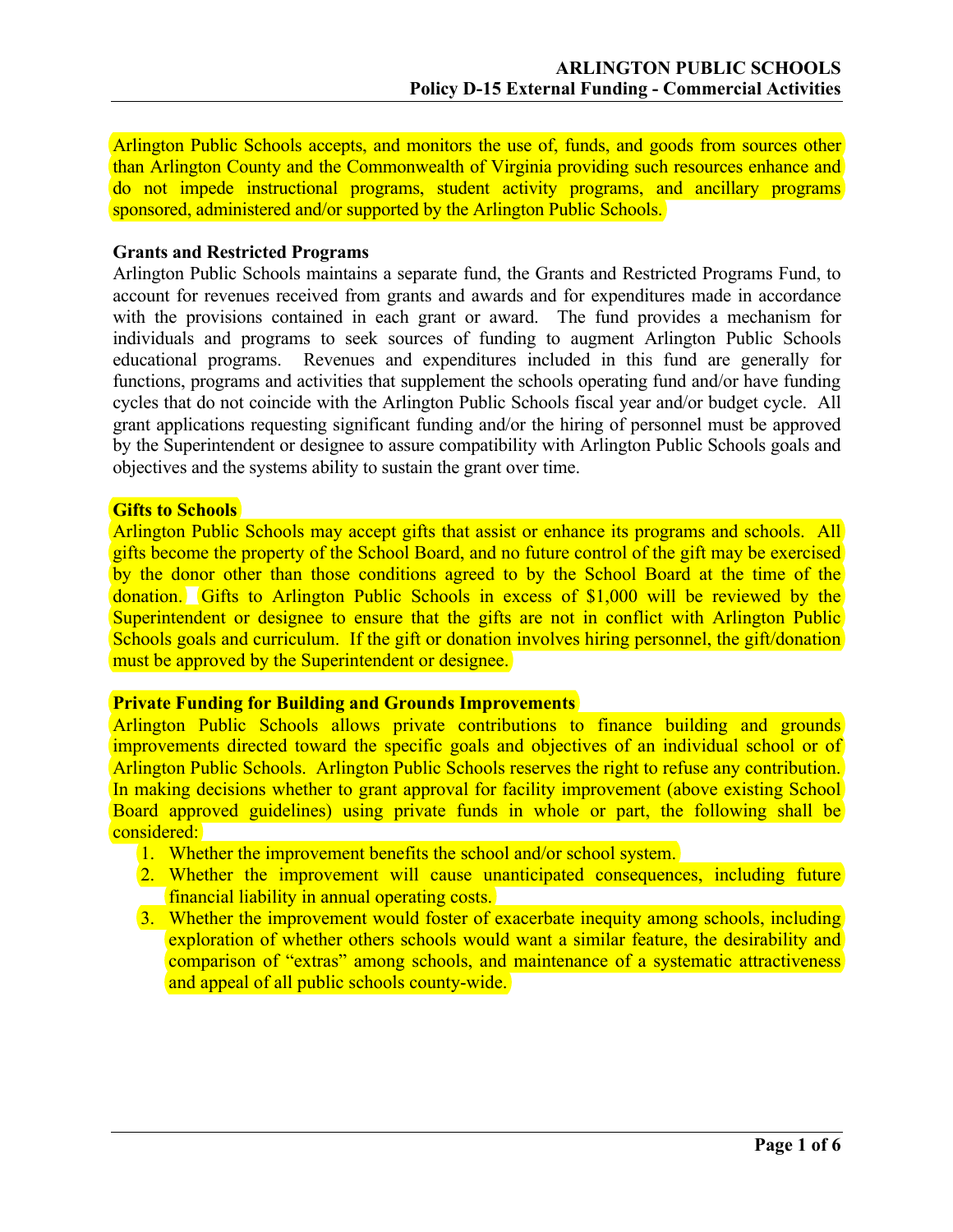Proposals for projects to be done using private funding in excess of \$1,000 will be reviewed according to the criteria stated above. Depending upon the anticipated cost of the project, the following approval processes will be used:

- 1. Projects estimated at less than or equal to \$15,000 will be reviewed and approved/accepted by the principal and then by the Superintendent (or designee).
- 2. Projects estimated between \$15,001 and \$100,000 will be reviewed and approved/accepted by the principal, the Assistant Superintendent for Facilities and Operations (or designee) and by the Superintendent (or designee)
- 3. Projects estimated at greater than or equal to \$100,001 will be reviewed and approved/accepted by the principal, the Assistant Superintendent for Facilities and Operations (or designee), by the Superintendent (or designee) and by the School Board.

It shall be the responsibility of the principal to ensure the interests of the school community are considered throughout the review and approval process.

Following approval of projects with an estimated cost of \$15,000 or more a Memorandum of Understanding (MOU) or document will be written and signed by the donor and the School Board or Superintendent. Such document shall be based on the donor's proposal and shall set forth the details of Arlington Public Schools' agreements as to the use of the funds and development of the project. For projects under \$15,000 the principal will send the donor a letter/form accepting and acknowledging the gift.

Private funding sources may include donations or endowment to Arlington Public Schools from the following:

- 1. Parent-teacher and parent advisory groups,
- 2. Other parent sponsored groups such as booster clubs, students, or alumni groups,
- 3. Individuals.
- 4. Private organizations (including businesses and non-profit foundations) that provide funds without an exchange of rights, and
- 5. Commercial or other organizations that provide benefits in return for specified considerations.

All facility improvements (including in-kind contributions) financed with private contributions become the property of the Arlington Public Schools.

### **Commercial Activities**

The Arlington Public School Board recognizes the public schools provide a potential market for commercial activities. Therefore it is important that Arlington Public Schools make every effort to protect students and parents from exploitation and ensure that commercial activities do not interfere with the educational program. Except for instruction relating to advertising, students shall not be required to listen to, read, or be subjected to commercial advertising in the classroom or in school-provided materials in curriculum-related activities, except as provided in this policy.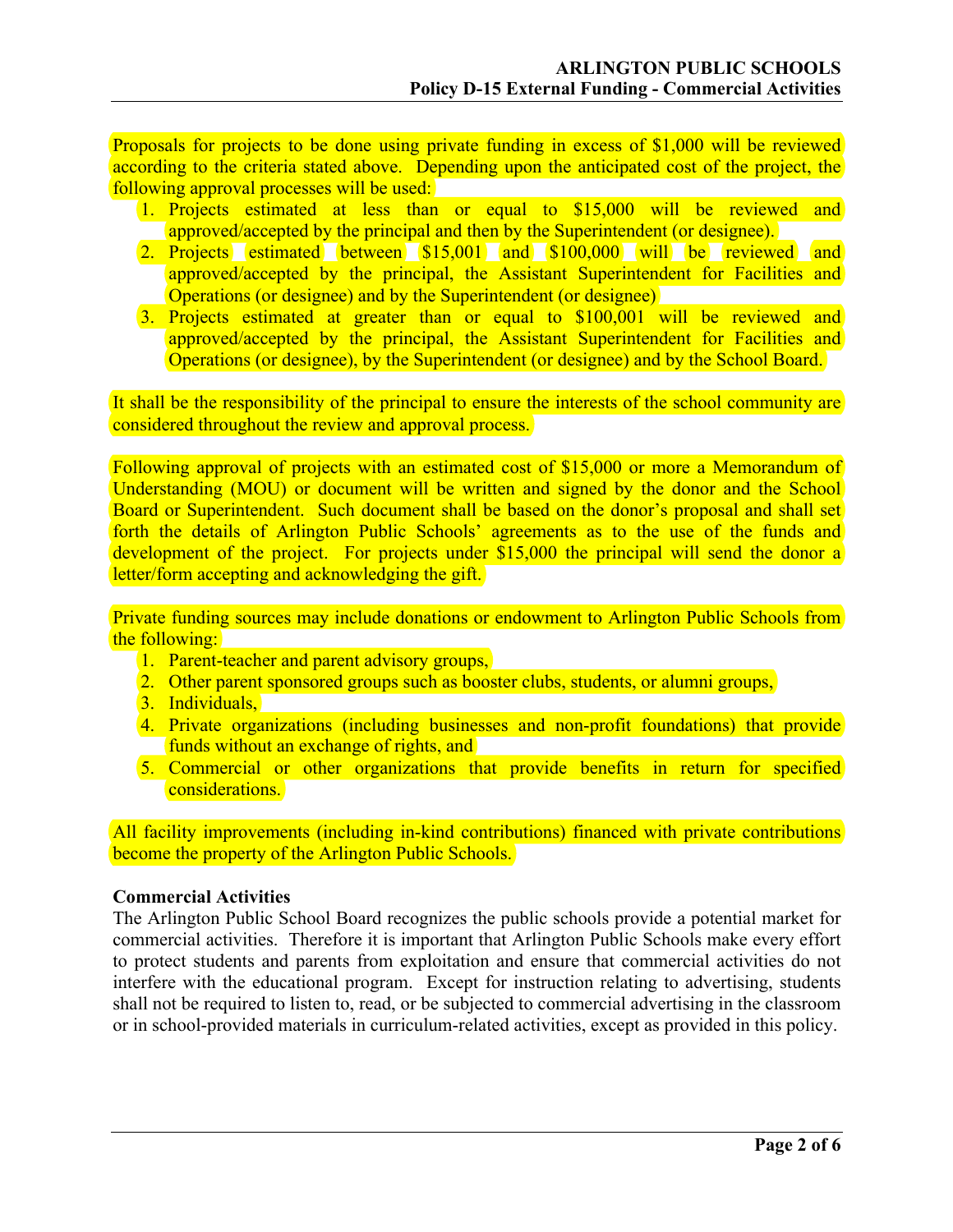### **Advertisements**

Definition: Any visual, audio, or video placement of a name, slogan, or product message on Arlington Public Schools property, publication, or broadcast in return for payment of money or other economic benefit to a School or to Arlington Public Schools. The term advertising does not include material related to traditional fundraising activities sponsored by Arlington Public Schools or a school such as walk-a-thons or magazine sales, etc. No advertisement shall be allowed in any part of any school program unless it fits one or more to the following categories, or is approved by the Superintendent or designee:

- 1. Paid advertisements in a high school student newspaper or other district publication.
- 2. Advertising in the event program for an extra-curricular activity.
- 3. The display of product names on vending machines that have been placed in the school for the use of students, staff, and the public at secondary schools and other district facilities (vending machines may only be placed in staff rooms at elementary schools).
- 4. Incidental advertisements that appear when students are reading various publications or accessing Internet services.
- 5. Donations or gifts that carry a commercial designation that is incidental to the use of such donation or gift.

### **Sponsorships**

Definition: Any payment of money or other economic benefit to a school or to Arlington Public Schools in exchange for recognition other than an advertisement.

The School Board encourages staff to seek sponsorships to help support Arlington Public Schools programs and services, but no sponsorship agreement shall require that Arlington Public Schools programs and services be delivered in a specific manner. Any sponsorship must be approved by the Superintendent or designee.

A sponsor may be acknowledged in Arlington Public Schools publications or broadcasts and on school premises. The acknowledgement should do no more than recognize an outside entity and not minimize or take away from Arlington Public Schools' role or responsibility for the activity or service.

## **Exclusive Rights Contracts**

Definition: Any agreement to accept payment of a premium or other economic benefit by a school or Arlington Public Schools in return for Arlington Public Schools or the schools' agreement to limit services or products it will use, purchase or accept. The term includes limited exclusive rights contracts where more than one provider may supply the service or product, but Arlington Public Schools or the school has agreed to limit what it will use, purchase, or accept. Exclusive Rights Contract shall not include requirement contracts or other contracts competitively bid pursuant to Arlington Public Schools Purchasing Regulations and the Virginia Public Procurement Act.

The Arlington Public School Board does not want to be seen as endorsing any particular product. Therefore exclusive rights contracts are prohibited.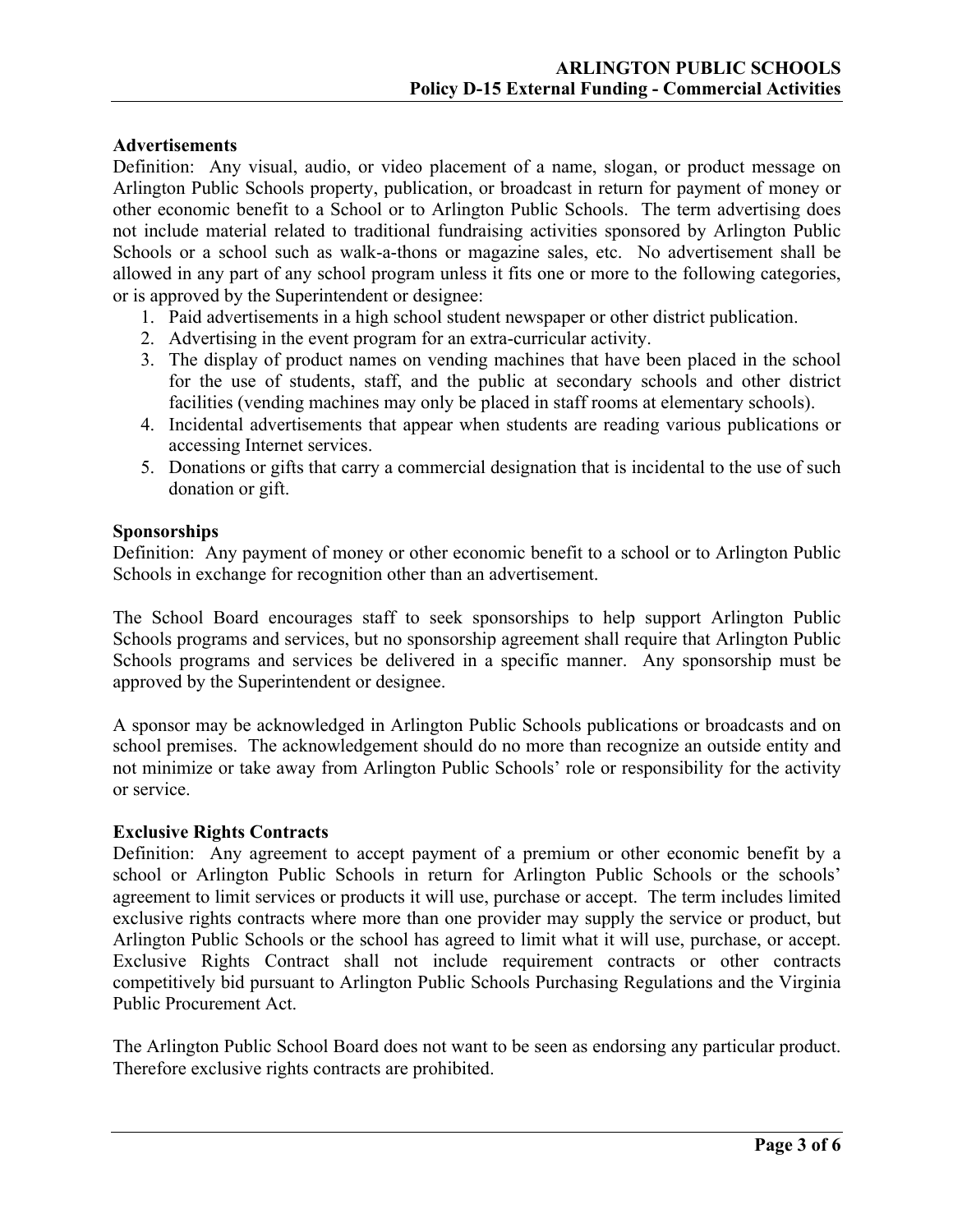## **Purchase of Goods and Services**

From time to time Arlington Public Schools may contract for goods and services, particularly in its food service program, where the display of product names is necessary, because it's incidental to use of the product. Such displays are permitted where incidental to use of a product purchased in the conformance with purchasing procedures established by law and School Board Policy, and where necessary to the economical use of the good or service. Contracts shall not include provisions that would allow marketing activities, including advertising, to take place in Arlington Public Schools facilities other than through such incidental displays where the product is being utilized.

### **Fund-raising Activities**

Arlington Public Schools permits students to participate in school sponsored fund-raising activities to generate funds and/or products to support the student program within their school. During school activities while in the school building students may participate only in fundraising activities either officially sponsored by the school or non-school sponsored activities approved by the principal. The term non-school sponsored activities apply only to those organizations that are related to the school such as the PTA, a booster club, or the Arlington Outdoor Education Association. The following are the general principals related to fund-raising:

- 1. Fund raising activities shall not impede or interfere with the instructional program.
- 2. Fund-raising activities must be conducted in a physically safe and prudent manner and exploitation or encouragement, directly or indirectly, to engage in activities not in children's best personal or educational interest in prohibited.
- 3. Fund-raising activities are to be carefully planned and managed and must reflect good business practices.
- 4. All money generated by a fund-raising activity must be used to support the advertised purpose of the activity
- 5. Elementary school shall not participate in fund-raising activities that require students to engage in door-to-door solicitation.
- 6. Activities and orientations shall not encourage students to participate with the promise of prizes or rewards that are unlikely to be attained.
- 7. Students shall not be encouraged to participate by appealing unreasonably to their selfesteem, sympathy, need to belong, or other emotions or feelings.
- 8. Fund-raising activities should not include techniques likely to embarrass students who do not participate.
- 9. Schools should not offer activities (e.g. dances, movies, parties) that exclude students who do not participate in fundraisers activities.
- 10. Fund-raising activities should be appropriate to the age group of the students involved.
- 11. The principal should be sensitive to the community values and preferences when approving a fund-raising activity.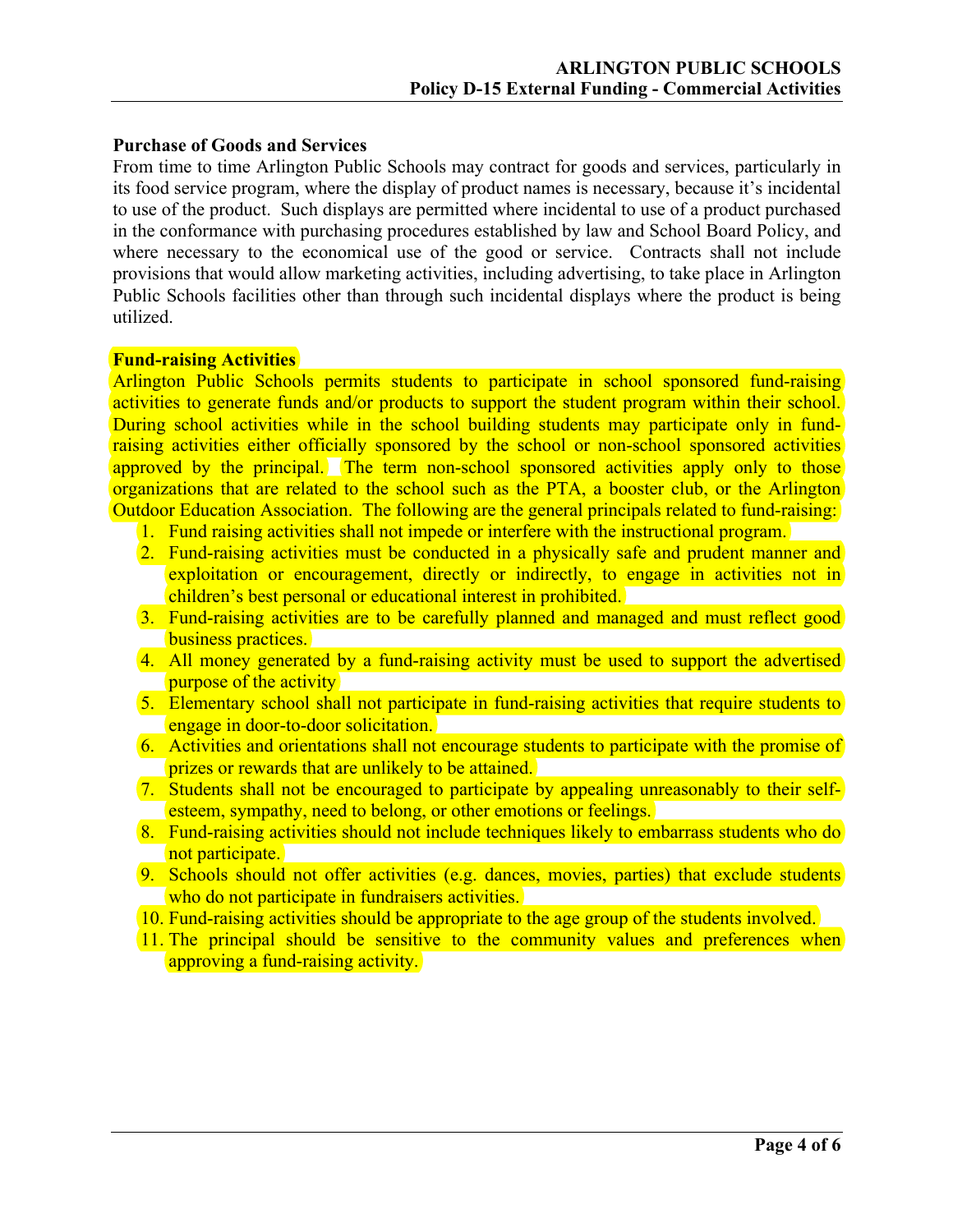## **Fees, Tuition and Charges**

Arlington Public Schools assesses fees, tuition and other charges for services for a number of reasons and in support of a number of programs. The School Board sets these fees, tuition and charges for services on an annual basis. Fees, tuition charges and other charges for services are intended to cover no more than the costs of the services provided, except in cases where market forces dictate otherwise. These fees and charges include among others Extended Day fees, Summer School fees, Montessori tuition, nonresident student tuition, Adult Education tuition, Career, Technical and Adult Education service, use of facilities charges and fees. Each program or activity uses specific criteria to determine fees, tuition or charges. It is the intent of the School Board that generally these fees, tuition and charges will not be in excess of the cost of providing the service and that no citizen subsidizes any other citizen in the application of these fees, tuition and charges. If the fees, charges, or tuition are set above the actual cost of providing the service it is in response to market rates for the service. In order to allow all Arlington residents equal access to services, sliding fee schedules may be developed based on income levels. Arlington Public Schools maintains a budgeted revenue account for high school athletic event admission fees, Gate Receipts. Gate Receipts must be collected, recorded, and deposited in the school activity fund accounts and then transferred to a central budget revenue account. Each high school is authorized to spend an equal share of the budgeted revenues. Each high school may spend the budget amount regardless of the amount of its gate receipts.

### **School Activity Funds**

The Regulations of the State Board of Education define school activity funds as "all funds received from extracurricular school activities, such as entertainment, athletic contests, club dues, school fund-raising, etc., and from any activities of the school involving personnel, students, or property." The school or students engage in various activities to raise funds for school use; these funds are known as activity funds. These students activity funds are distinct from funds of non-school sponsored activities, which are those activities sponsored by organizations that are related to the school such as the PTA or a booster club. These organizations retain their own funds and such funds are not part of student activity funds.

All funds derived from extracurricular school sponsored activities, such as entertainment, athletic contests, club dues, school stores, etc., and from any and all activities of the school involving school personnel, students or property are classified as School Activity Funds. School activity funds are subject to State guidelines and will be audited on an annual basis. Consistent with State guidelines:

- 1. Funds derived from the student body as a whole should benefit the student body as a whole.
- 2. Funds should be used solely in accordance with the purpose for which such funds were collected.
- 3. Funds should be sent in such a way as to benefit those pupils who are in school and who have contributed to the accumulation of such funds.
- 4. Projects for raising school activity funds should contribute to the educational experience of pupils and should not conflict with the instructional program.
- 5. Student participation is encouraged in the management of funds raised by the student body and spent for its benefit, subject to faculty supervision.